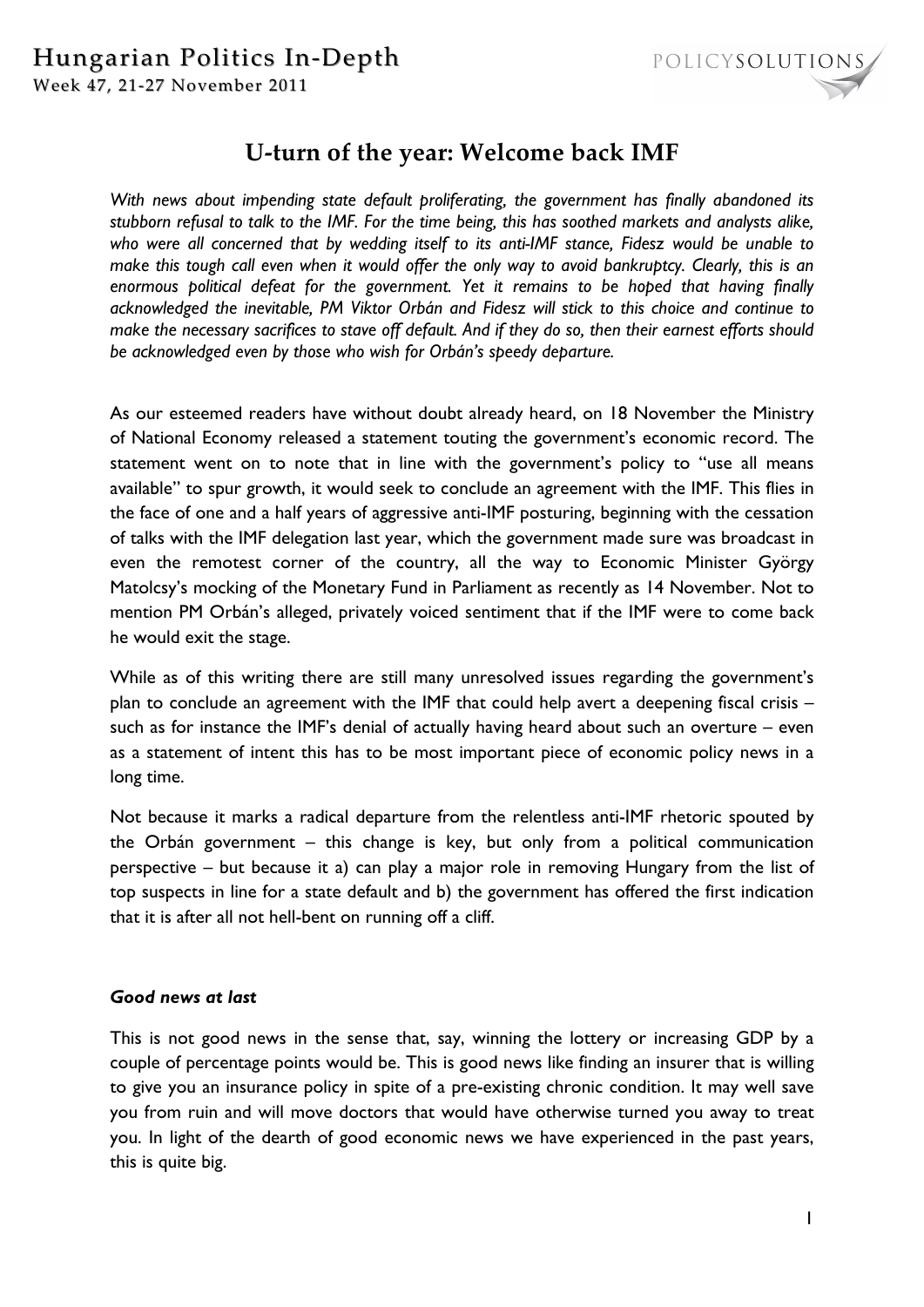

Because of all the devious communication that has emanated from the indefatigable Fideszgovernment spokespersons it was hard to recognise that Matolcsy's most recent fib regarding the IMF agreement contained more than a grain of truth. The minister, ever intent on emphasising that the government would not compromise on financial independence, claimed that the agreement with the IMF will actually enhance this independence rather than limit it. And that is certainly true, at least in so far as a state in default has no fiscal latitude whatsoever. Whatever an agreement with the IMF will leave, Orbán and Matolcsy will have more than what they would have had after bankrupting the state.

## *Defined by anti-IMF-ism*

To appreciate the magnitude of this policy shift – and correspondingly the scope of our financial troubles – it is important to understand just how vociferously the government has railed against the IMF since acceding to power last year. The online newspaper *Index* has compiled a (n undoubtedly incomprehensive) list of 21 quotes from major governmental figures expressing opposition to the IMF since May 2010. If anything, the frequency of such pronouncements has increased in the past months and weeks as the pressure to seek financial comfort from the Monetary Fund has grown.

While the consistent rhetorical hyperbole was hardly conducive to convey the seriousness of the government's intellectual stance to circles outside Fidesz' core electorate, their position was hardly unreflective. While Fidesz' economic policy lies in shambles now and was a bit of jumble from the start, it is true that it did have a rough vision and some very specific policies in mind. When running into opposition to its policies from the Monetary Fund, it naturally balked, and, feeling reasonably secure thanks to the arduous austerity policies implemented by its predecessors, it sent the IMF packing.

## *A noble fight but with wrong goals and wrong methods*

And to a great extent the rationale behind the government's quest for "financial independence" was reasonable. We have disagreed with the government's economic policy both on grounds of fairness and efficiency. While the former is subject to reasonable disagreement, our scepticism regarding the latter has been borne out by subsequent developments.

Nevertheless, we neither could nor would want to dispute that a government elected by a huge popular majority should have a mandate to implement its own policies, even if ideally these policies should have been delineated more clearly in the run-up to the elections. Achieving fiscal autonomy is therefore a legitimate goal worthy of support.

Yet it does not absolve the government from consistently applying reality checks on its policies, and this it has failed to do. Even as it became obvious that its fiscal and economic